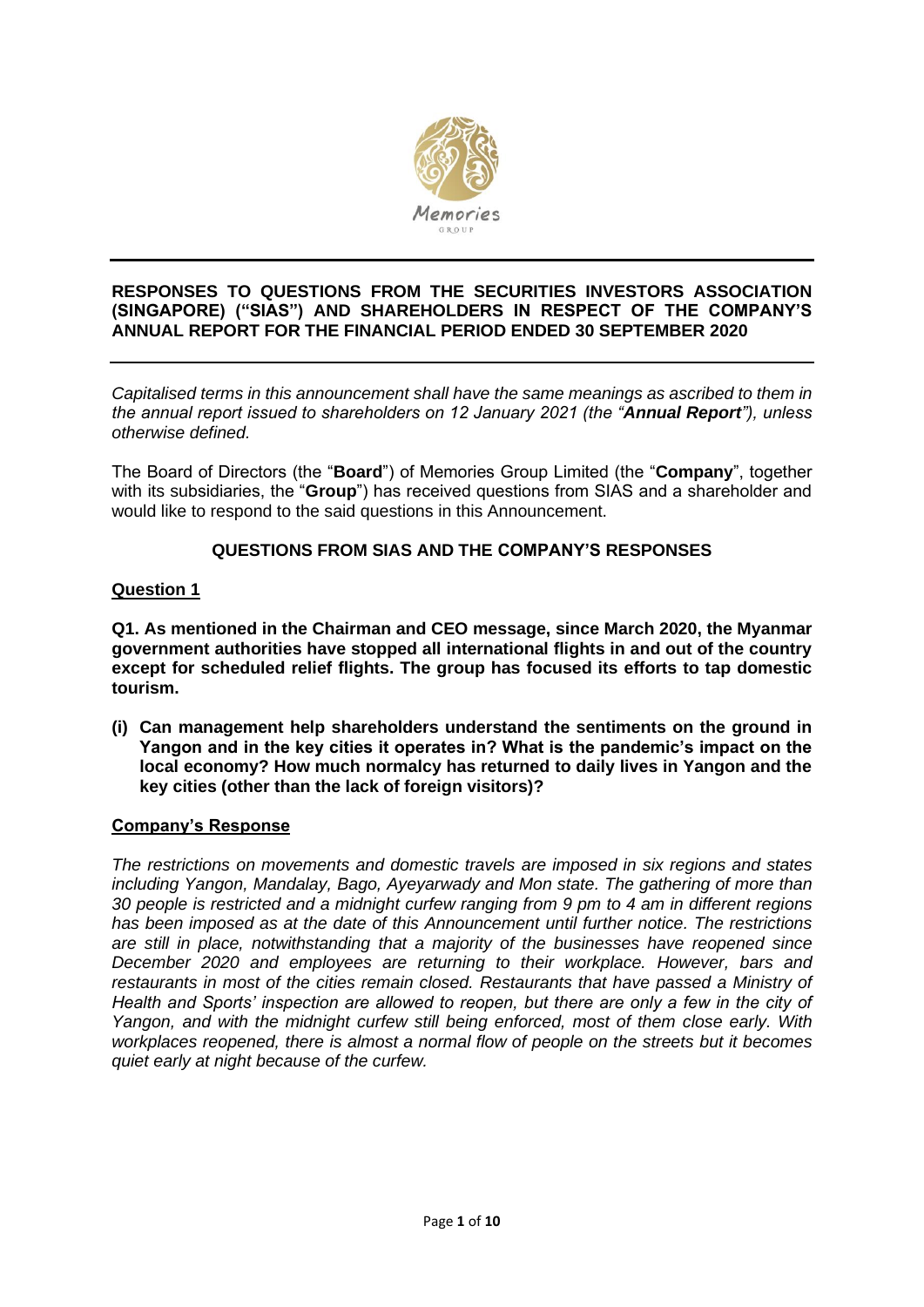*The economic impact is hard to analyse on the ground as the city appears active, with people going out to shop and there are more food deliveries, but this is contrasted against media reports about rising poverty and visible signs of this at the city fringes. By and large, many sectors and industries in Myanmar have been impacted by COVID-19 to some degree and the consumer market is slow to recover because some restrictions that were imposed earlier, are still in force.*

*For the Hotels Segment, room occupancy increased substantially in the Company's Keinnara Hpa-An and Awei Metta Yangon hotels for the months of July and August 2020 when local travel restrictions were lifted after the first wave, though the increase was lesser in Awei Metta. The increase in room occupancy in Keinnara Hpa-An and Awei Metta could be attributable to their locations, that are easily accessible by car for the locals.*

**(ii) Given that the group provides luxury experiences, catering mainly to international guests with high spending power, can management elaborate further and quantify the potential of domestic tourism? Based on disclosure by Yoma in its annual report, the country has a GDP per capita of US\$1,408 in 2019.**

# **Company's Response**

*Unfortunately, there are no reliable or updated statistics available to quantify domestic tourism<sup>1</sup> . Official statistics on locals travelling in Myanmar are not recorded by the Ministry of Hotels and Tourism, which currently only records international arrivals. As such, it is inappropriate to use the GDP per capita as a measurement of spending power in the high-end segment of domestic tourism. The Group on its own, does monitor and adapt to emerging domestic tourism trends, such as eco-tourism and community-based tourism for example, by creating packages for locals through Memories Travel.*

*The Group's main focus remains on attracting existing domestic demand, especially from people that have higher purchasing power who are not able to travel internationally as they usually do in light of the current traveling restrictions. As this higher-end segment explores possible alternative travels at home, the Group is ready to offer services to fulfil their needs, while also making its properties more attractive to the local market.*

*As disclosed in the Annual Report, the Company's hotel, Awei Metta, had benefited from focused marketing efforts and its strong positioning to capture the growing new demand for domestic travel, having achieved higher business volume than before and significantly outperforming its competitors in Yangon in terms of occupancy. Awei Metta's occupancy rate hit record highs in November and December 2020 and continues strongly into January 2021.*

<sup>&</sup>lt;sup>1</sup> "In 2015, 2.46m Myanmar nationals took domestic trips, spending MMK733.24bn (US\$560.1m) in total. According to the Domestic Pilgrimages and Tour Operators Association, the number has since increased considerably, with 7.1m domestic travellers recorded from August 2016 to April 2017. Domestic tourism comprises more than one-third of the sector's total contribution to GDP. The World Tourism & Travel Council expects domestic travel expenditure to grow by 3.6% in 2017 to reach MMK1.7trn (US\$1.3bn), and then to rise by 5.5% per year to hit MMK2.9trn (US\$2.2bn) in 2027." (Source: [https://oxfordbusinessgroup.com/analysis/interior-design-domestic-tourism-rise-along-increased-desire-foreign-travel\)](https://oxfordbusinessgroup.com/analysis/interior-design-domestic-tourism-rise-along-increased-desire-foreign-travel)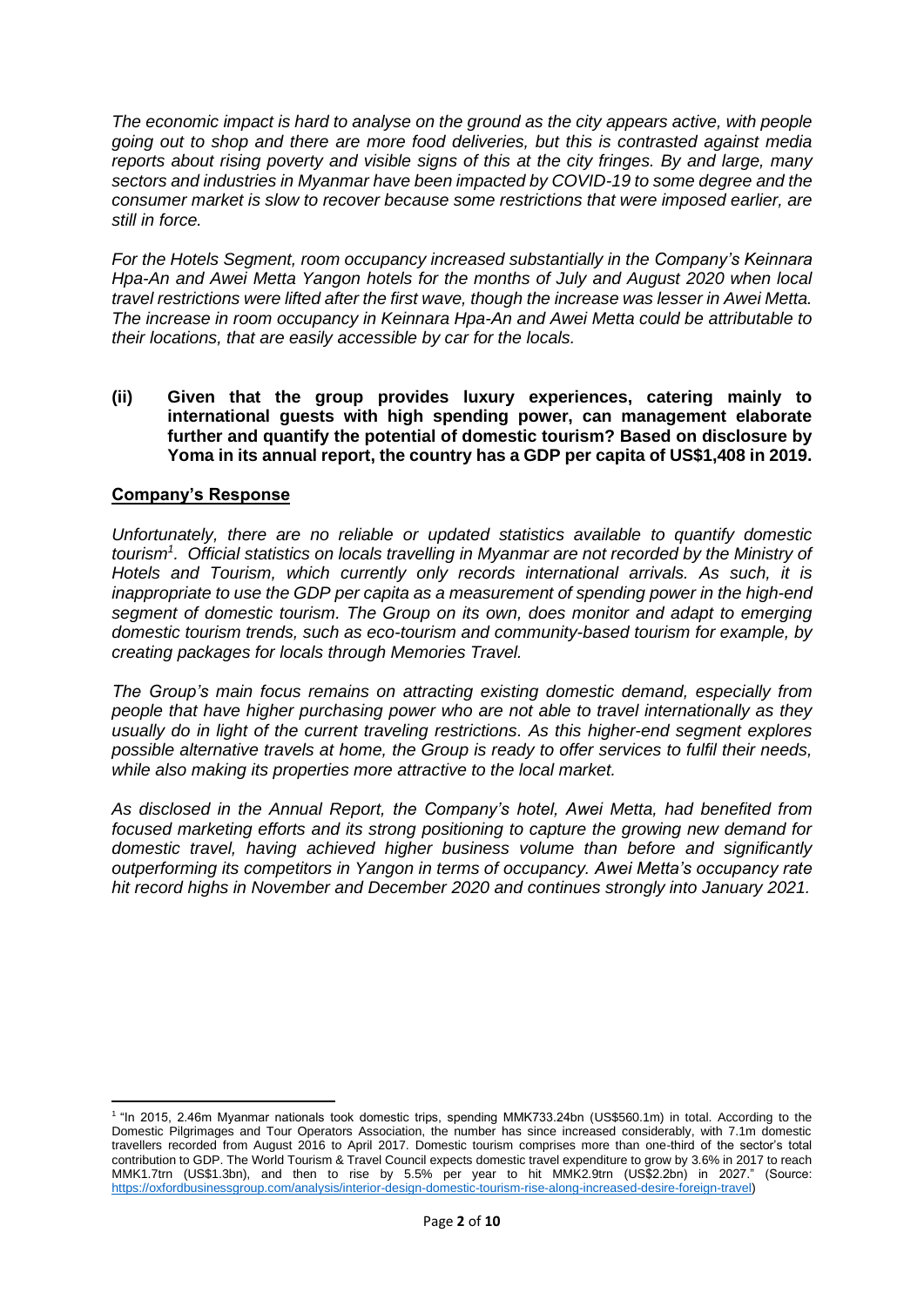**(iii) How did management assess that the group had fared strongly to stay atop in the competition during this challenging period? Can management elaborate further on the group's competitive advantage in the various segments?**

# **Company's Response**

*During this challenging period, the Group has launched many innovative sales and marketing promotions. A flash sales campaign in April 2020 was a huge success with customers snapping up and redeeming their purchases to stay in the Group's hotels. Another initiative was the "Dream Vacations" campaign with a tombola, where people bought tickets worth US\$20 for a chance to win stays at the Group's hotels and use their coupons to make payments for the stay and F&B consumptions in the hotels.*

*On the F&B side, weekend F&B activities at Awei Metta Hotel in Yangon were launched after the first wave of Covid-19. The hotel launched activities on Saturdays to attract guests to stay the night and then enjoy a brunch in the hotel on Sunday. The promotion struck a chord with local celebrities and influencers.* 

*As evident from the financial statements, Awei Metta has consistently achieved much higher occupancy and room rates than its competitors and enjoys the reputation as an urban retreat destination and also a choice venue for meetings, incentives, conferences, exhibitions and corporate events. The Company believes that this would bode well for the future when tourism gradually revives.*

*In the Services segment, Memories Travel's team is launching a new brand named "Karee" to offer customised travels and events for B2B clients. Launch events coming up will help to enhance the Group's footprint in the local travel market and especially among local corporate clients.* 

*However, for the Experience segment, with the quarantine requirements for domestic travel still effective, it has not been possible to operate our ballooning and boating businesses, although some advance tickets with no fixed dates for redemption were successfully sold in the aforementioned flash sales campaign.* 

**(iv) In addition, has management evaluated opportunities to further consolidate the group's position in its core businesses (for instance, other commercial hot-air balloon operations, hotels, who might be distressed) through acquisitions and/or mergers?**

### **Company's Response**

*The Group does evaluate strategic expansion and M&A opportunities on a case-by-case basis, as and when such opportunities arise.*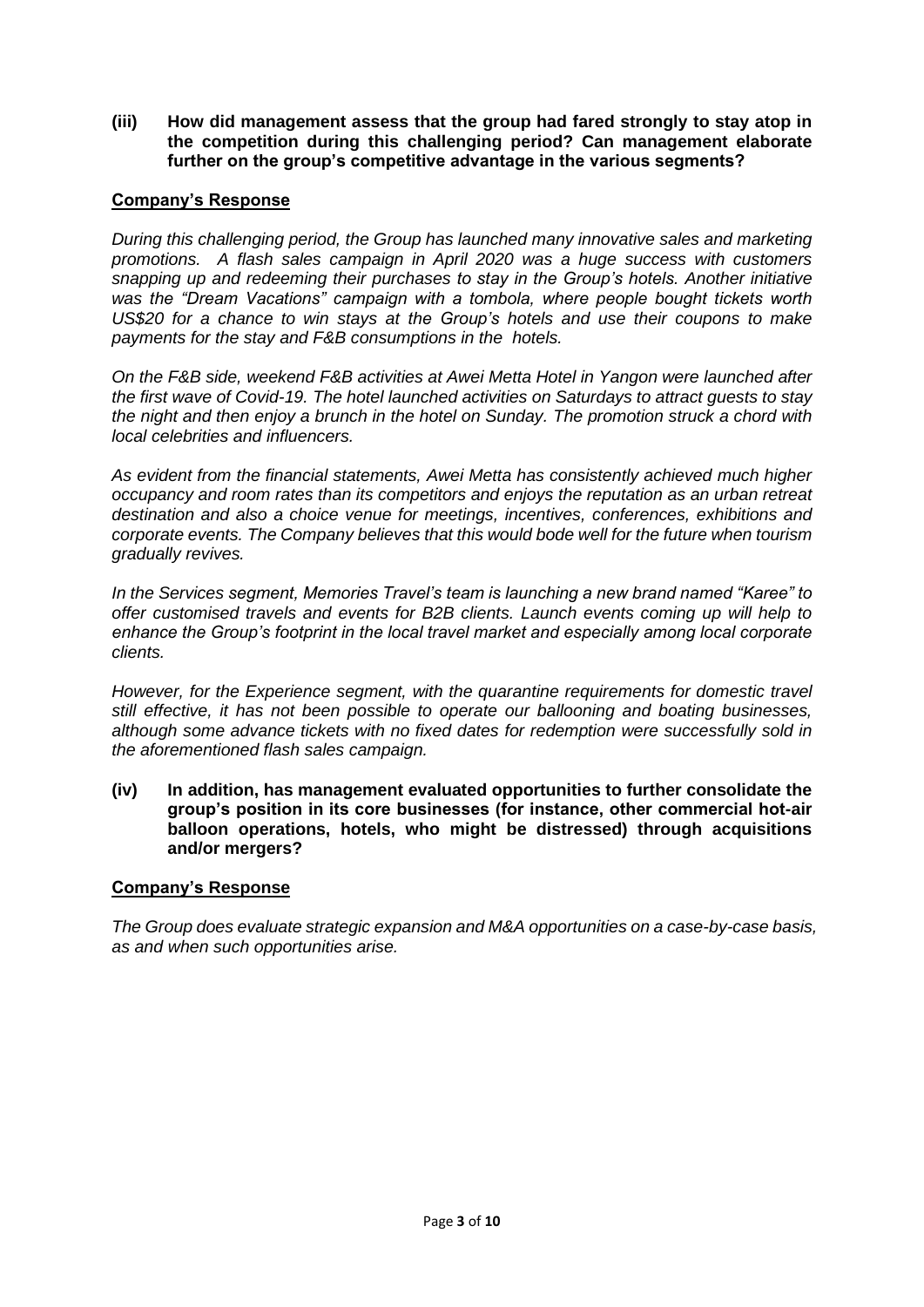### **Question 2**

**Q2. On page 56 of the annual report, the independent auditor highlighted a material uncertainty related to going concern. It noted that all business segments of the group (i.e. experiences, hotels and services) have been negatively impacted by the decline of international tourist arrivals in Myanmar. In addition, on 21 September 2020, the government of Myanmar imposed a Yangon Regional Lockdown with stay-at-home orders, effective until further notice. As a result, the group has incurred net loss of US\$(35.97) million and net cash used in operating activities of US\$4.39 million for the financial period ended 30 September 2020. In addition, the group's current liabilities amounting to US\$16.85 million as at 30 September 2020, including bank borrowings of US\$3.05 million are due for repayment within twelve months from the end of the financial period. However, the group's current assets amounting to US\$3.10 million as at 30 September 2020, including the unrestricted cash and cash equivalent amount of US\$0.41 million may be insufficient to fulfil these obligations at the relevant repayment dates.** 

**The directors of the company believe that the use of the going concern assumption in the preparation of the consolidated financial statements of the Group for FP2020 is appropriate and have stated their assumptions on page 57.**

**(i) In management's projections, does the group expect international travellers to return to a healthy level in 2021?**

### **Company's Response**

*Looking back historically, international arrivals have taken a while to re-set after a major crisis. It took international arrivals approximately 14 months to reach pre-crisis levels after the September 11 attacks of 2001, approximately 11 months to recover after the SARS epidemic of 2003, and approximately 19 months after the global economic crisis of 2009. But, for the most impacted regions, it took approximately one to three and a half years for arrivals to climb back to the levels before the respective crises<sup>2</sup> .*

*Given the unprecedented situation caused by the COVID-19 pandemic, it is extremely difficult to arrive at projections regarding a recovery in international travel. The Group is hopeful of a rebound in the year 2021, based on an improvement in the COVID-19 pandemic situation, where vaccines are effective, rolled out on a larger scale, and on the assumption there is large pent-up demand following the unprecedented lockdown and months of closed borders and travel bans. Management projections for 2021 has assumed some recovery of international tourism arrival levels but not yet to a healthy level.* 

<sup>2</sup> <https://www.e-unwto.org/doi/epdf/10.18111/wtobarometereng.2020.18.1.5> (UNWTO World Tourism Barometer: Volume 18, Issue 5, Page 11)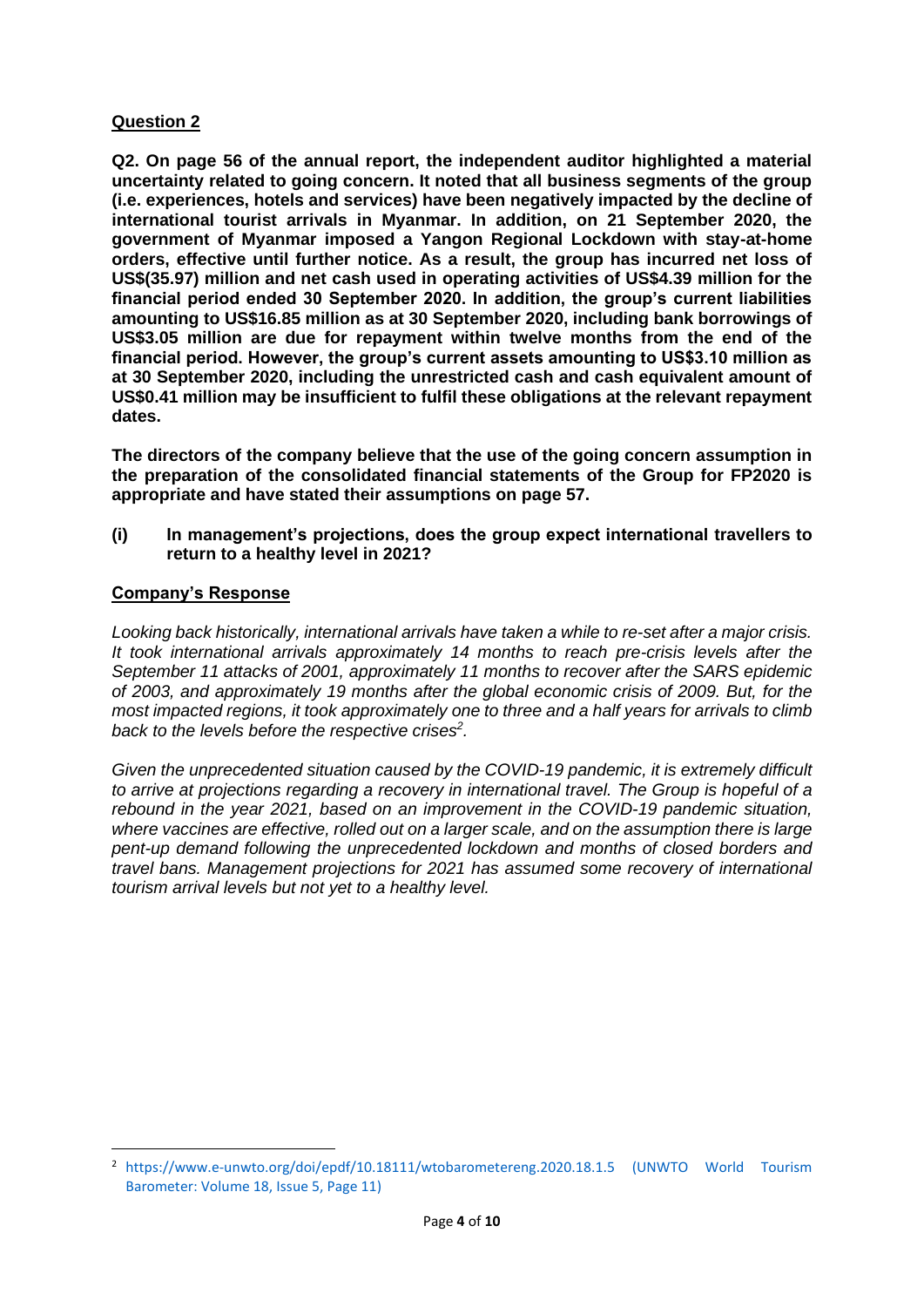#### **(ii) With cash and cash equivalents amounting to \$406,000 as at 30 September 2020, has the board evaluated its options to strengthen the financial position of the group?**

### **Company's Response**

*The Board has explored various possible financing options including both equity and debt finance. Obtaining the additional borrowing of US\$8.39 million and entering into negotiations to issue convertible securities of up to US\$10m in FY2021 are examples of some of the Group's efforts to strengthen its financial position. Please refer to the Company's announcements dated 12 January 2021 and 15 January 2021 for more information.*

**(iii) What is the company's target/optimal capital structure? To what extent has the target/optimal capital structure influenced the company's recent financing decisions? For instance, the group has obtained additional borrowings amounting to US\$6.39 million, which includes a secured loan of MMK6.5 billion with interest rate of 10%. For FP2020, the group incurred interest rates of 6% to 14.5% per annum.**

**In addition, as disclosed in Note 8 (page 92 – Finance expenses), interest expense on bank borrowings increased from US\$660,000 in FY2019 to US\$4.72 million in FP2020. While the interest paid was for a 18 month period in FY2020, the interest expense in FP2020 is more than 7x the amount paid in FY2019.**

### **Company's Response**

*Debt to total capital employed ratio is 59% as at 30 September 2020 and is expected to increase to 69% after taking into consideration of additional borrowings and convertible securities to be issued in FY2021. We benchmarked our capital structure to other comparable companies based on industry and location of operations, based on the Company's internal research and computations. The Company's strategy is to maintain our debt to total capital employed ratio within the industry range. The Company notes that asset-based companies generally have a better tolerance for a high level of debt.*

**(iv) Would management provide better clarity on the significant increase in interest expense?**

**Equity attributable to owners of the company decreased from US\$60.8 million to US\$24.9 million as at 30 September 2020, partly due to impairment losses of US\$14.77 million. As shown on page 110, the pre-tax discount rate assumed by management in the value-in-use calculation dropped across the board from 19-23% to 14-17%.**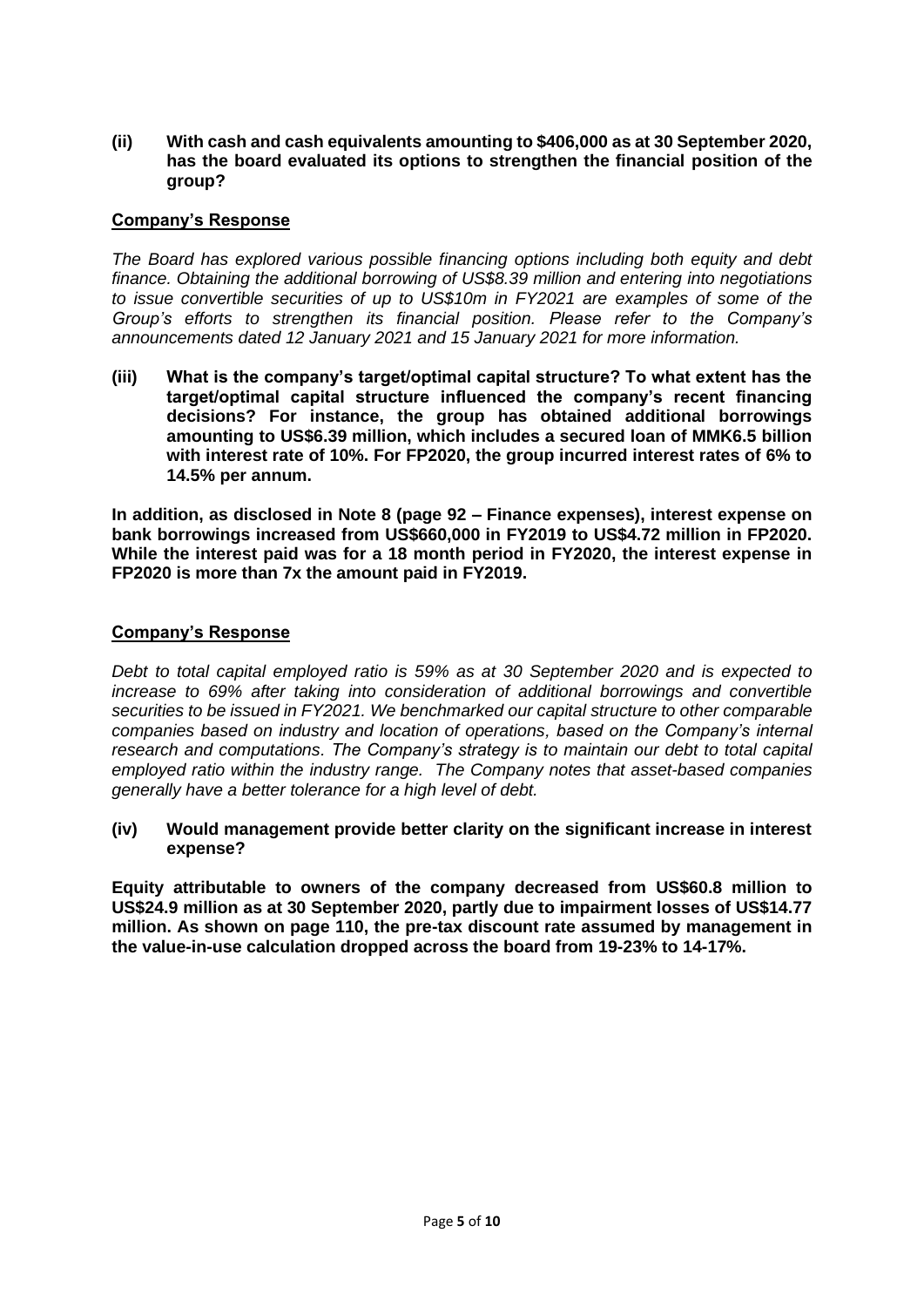Key estimates used for value-in-use calculations:

|                    | <b>Average budgeted</b><br>gross margin |                         | Perpetual<br>growth rate                         |                         | Pre-tax<br><b>Discount rate</b>                  |                                     |
|--------------------|-----------------------------------------|-------------------------|--------------------------------------------------|-------------------------|--------------------------------------------------|-------------------------------------|
|                    | 30 September<br>2020<br><b>US\$'000</b> | 2019<br><b>US\$'000</b> | 31 March 30 September<br>2020<br><b>US\$'000</b> | 2019<br><b>US\$'000</b> | 31 March 30 September<br>2020<br><b>US\$'000</b> | 31 March<br>2019<br><b>US\$'000</b> |
| <b>Services</b>    |                                         |                         |                                                  |                         |                                                  |                                     |
| <b>AHTT</b>        | 20.0%                                   | 26.0%                   | 3.0%                                             | 3.0%                    | 16.8%                                            | 21.5%                               |
| <b>Hotels</b>      |                                         |                         |                                                  |                         |                                                  |                                     |
| <b>TLH</b>         | 72.0%                                   | 74.0%                   | 3.0%                                             | 3.0%                    | 16.7%                                            | 23.3%                               |
| <b>KLCL</b>        | 73.0%                                   | 47.0%                   | 3.0%                                             | 3.0%                    | 16.5%                                            | 18.9%                               |
| <b>Experiences</b> |                                         |                         |                                                  |                         |                                                  |                                     |
| <b>BBPL</b>        | 13.0%                                   | 29.0%                   | 3.0%                                             | 3.0%                    | 14.3%                                            | 19.3%                               |

(Source: company annual report; emphasis added)

# **Company's Response**

*The Company had arranged bank loans for the purpose of funding acquisitions made in 2018, which were drawn down under two facilities, the first being in December 2018 and the second in June 2019. Therefore, the Interest expense of US\$660,000 was only for a four-month period for the first facility in FY2019 whereas interest for FP2020 is for a 18-month period for both facilities.* 

**(v) Would the ARMC help shareholders understand the rationale of using a lower discount rate in its VIU estimates when the future is much more uncertain due to the rapidly evolving and long drawn out pandemic (compared to 31 March 2019; pre-COVID 19)?**

### **Company's Response**

*The discount rate used in the VIU calculation is based on WACC of comparable companies in*  each business segment. WACC is the product of cost of debt and cost of equity. As a *consequence of the COVID-19 pandemic, the cost of borrowing, cost of risk-free rate and as well as investor expected return on equity, which are all the main variables of WACC, have decreased. In addition, in view of the challenging business environment and uncertain future caused by the rapidly evolving and long drawn out pandemic, management had adjusted future estimated cash flows for the such risk, which had ultimately led to the impairment losses of US\$ 14.77 million.*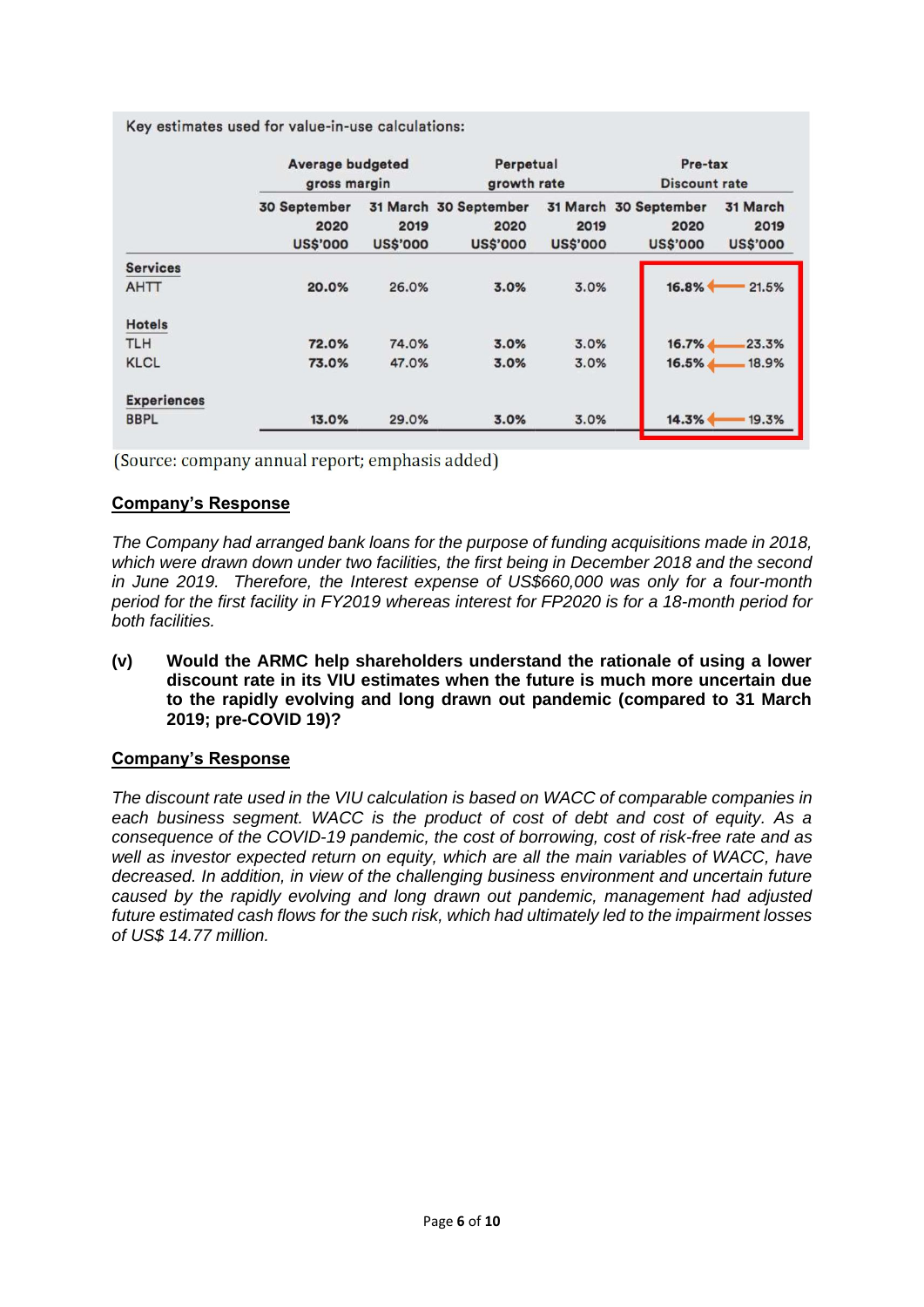# **Question 3**

**Q3. On 12 January 2021, the company announced that there are material variances between the unaudited results (first announced by the company on 27 November 2020) and the audited financial statements for FP2020 after the finalisation of audit.**

**While there was no material variance on the loss for financial period, the group announced several reclassifications and changes which included the following:**

- **Reclassification of right-of-use assets related to property, plant and equipment from investment properties**
- **- Reclassification mainly related to commercial tax payable from current income tax liabilities to trade and other payables**
- **- Reclassification of current portion of borrowings from non-current liabilities to current liabilities**
- **- Reclassification of interest accrual on convertible bonds from other payables to convertible bonds**
- **- Reclassification of payments of contractors and retention payables relating to capital expenditure from operating activities to investing activities**
- **- Reclassification of payments on lease liabilities from operating activities to financing activities. (With the adoption of the SFRS(I) 16 Leases, amounts relating to the repayment of both principal and interest portion of the lease liability are reclassified as financing activities.)**
- **(i) How can shareholders get assurance from management that the financial statements are prepared in accordance with the relevant Act and financial reporting standards?**

### **Company's Response**

*The financial statements of the Group have been audited by the Independent Auditor, Nexia TS Public Accounting Corporation. In the opinion of the Independent Auditor on page 56 of the Annual Report, the accompanying consolidated financial statements of the Group and the statement of financial position of the Company are properly drawn up in accordance with the provisions of the Singapore Companies Act, Chapter 50 (the "Act") and Singapore Financial Reporting Standards (International) ("SFRS(I)s") so as to give a true and fair view of the consolidated financial position of the Group and the financial position of the Company as at 30 September 2020 and of the consolidated financial performance, consolidated changes in equity and consolidated cash flows of the Group for the financial period ended on that date.*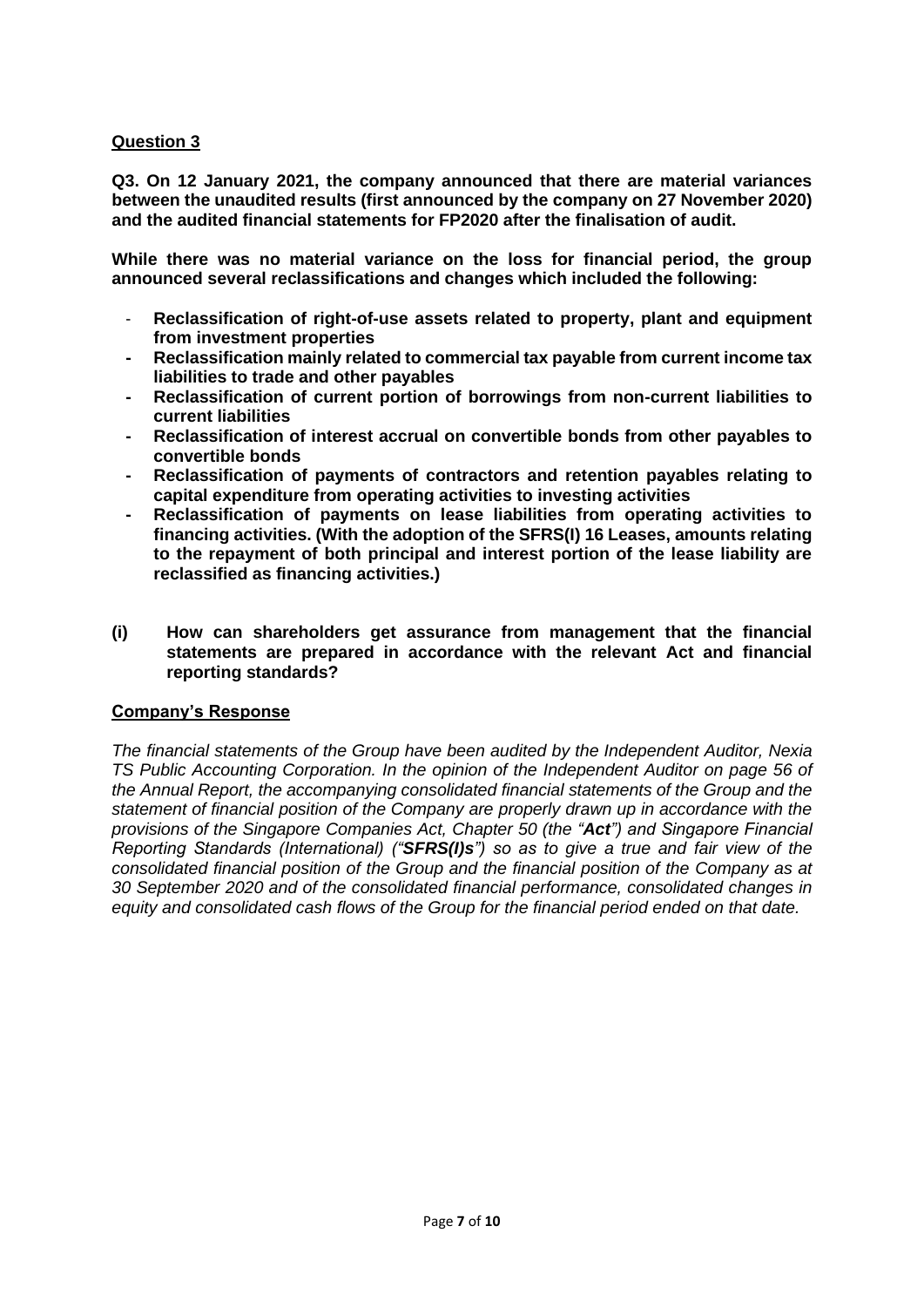**(ii) Has the Audit and Risk Management Committee ("ARMC") evaluated if the internal financial reporting/finance team is sufficiently resourced with experienced and qualified staff to ensure the integrity of the financial statements? It would appear that many of the reclassifications involved simple transactions such as recognising current/non-current portion of borrowings.**

#### **Company's Response**

*Since September 2020, the Group's finance reporting team has been headed by the Group Financial Controller, Mr. Myo Myint Aung, who is a chartered accountant with the Institute of Singapore Chartered Accountants and a fellow certified accountant with the Association of Chartered Certified Accounts. Please refer to the Company's announcement dated 7 January 2021 for more information on his professional qualifications and past work experience. The ARMC had been actively evaluating and engaged with Mr. Myo Myint Aung to ensure that the finance team is sufficiently resourced with experienced and qualified staff to handle the financial reporting. As Mr. Myo Myint Aung is newly appointed, the focus was to ensure the accuracy of the financial statements released which was for a 18-month period ended 30 September 2020.*

*Subsequent to the release of the unaudited financial statements, reclassification errors were rectified after further reviews and checks on the audited financial statements by the finance team and the Independent Auditor. The net impact of reclassifications and audit adjustments for unrecorded liabilities noted of US\$287,000 was not considered material.* 

*Due to Covid-19 restrictions resulting in limited interactions between the corporate office finance team and the operations finance team during the preparation of the unaudited results for the 18-month financial period ended 30 September 2020, the corporate office finance team was unable to promptly finalise certain classifications in relation to the Group's announcement for the unaudited results for FP2020.*

**(iii) What guidance has the ARMC provided to management to ensure the integrity of the financial statements? Is the ARMC familiar with the Singapore Financial Reporting Standards (International), especially SFRS(I) 16 Leases which the group has adopted? In the unaudited results, the group had classified payments on lease liabilities as operating activities.**

### **Company's Response**

*The ARMC engages with management on a regular basis, in particular, is actively involved in the half-yearly review and finalisation of the financial statements to ensure compliance with SFRS and new accounting standards. It guides management through comments on the financial statements and also meets up on a quarterly basis. Furthermore, separate meetings were arranged with management and the Independent Auditor to conclude outstanding matters.*

*In the 18-month financial period ended 30 September 2020, the ARMC had also had discussions and met with internal and external auditors without the presence of management more than once.*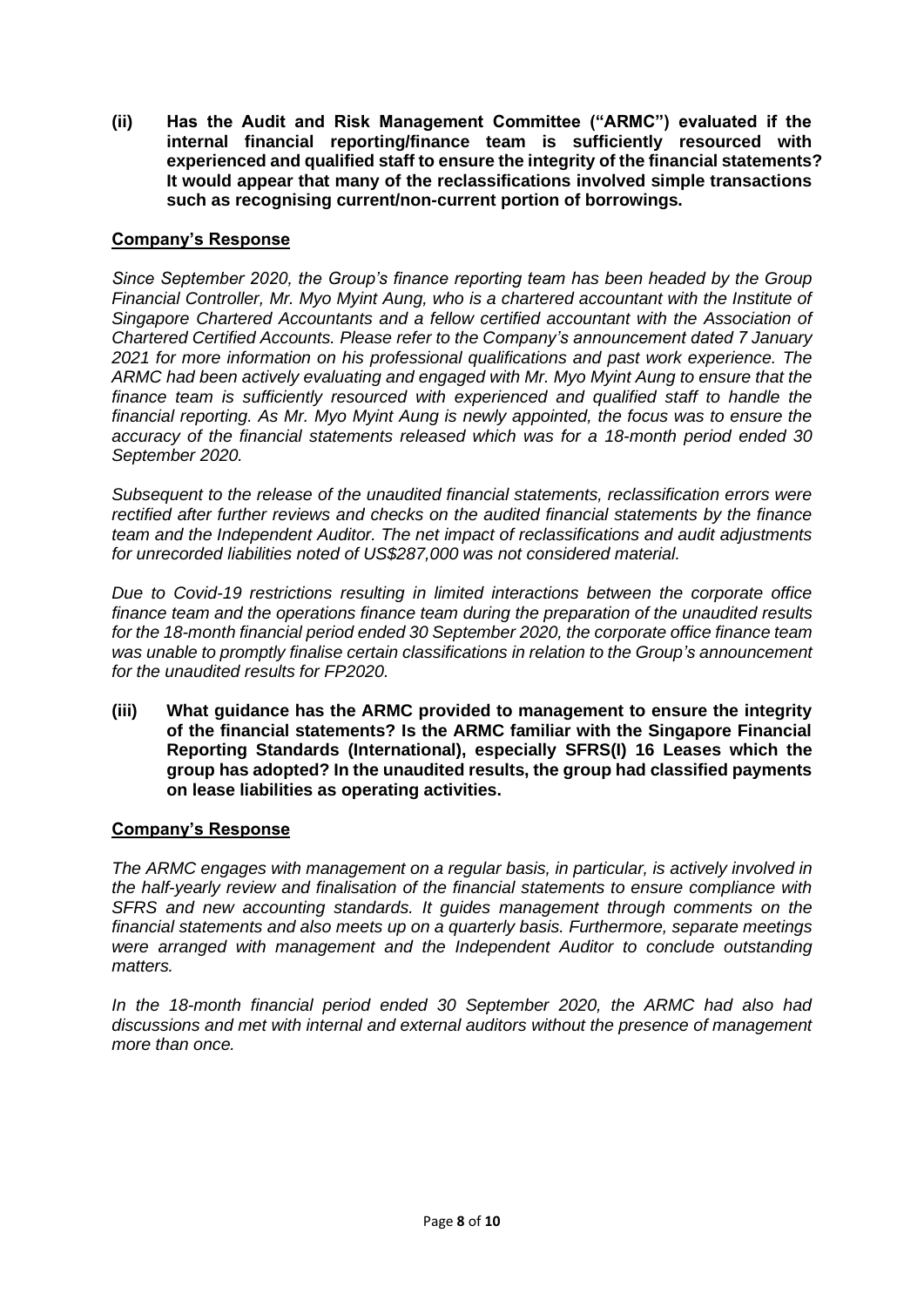*The ARMC is chaired by Mr. Basil Chan, a Fellow of each of the Institute of Chartered Accountants in England and Wales and The Institute of Singapore Chartered Accountants (ISCA). He is experienced in audit, financial and general management. One other member, Mr. Tun Tun, also possess related financial management expertise and experience.* 

*The ARMC is familiar with and are kept updated by the Independent Auditor on all changes to accounting standards and issues which have a direct impact on the Group's financial statements. The members also attend training to keep abreast of changes to accounting standards and issues which have a direct impact on financial statements.*

#### **(iv) Can the ARMC update shareholders on the improvement made/to be made to the group's financial reporting systems and processes?**

# **Company's Response**

*The Company will standardise the chart of accounts across the Group by reviewing the mapping of its subsidiary corporations' chart of accounts to the Group in order to minimise classification errors. Management also discuss with the Independent Auditor to review the quarterly consolidated financial statements as part of the annual audit process. Following the appointment of the Group Financial Controller , the Company will review to strengthen the Finance and Accounting teams in the various subsidiaries and conduct regular internal and external training sessions .In addition, the information technology systems are being improved to strengthen the internal control and reporting processes as highlighted in the page 41 of the Annual Report 2020. The ARMC will continue to work with management to evaluate the Group's financial reporting systems and processes and recommend and effect improvements, where necessary.*

# **QUESTION FROM A SHAREHOLDER AND THE COMPANY'S RESPONSE**

**Due to the COVID-19 affecting international travel, have the company looked inward to attract domestic tourism instead? What percentage of customers of Memories are currently Burmese (vs before)? Are the margins for the company lowered due to Burmese tourists instead of international tourists? By how much?**

*Please refer to the Company's Responses to Questions 1(i) and (ii) from SIAS.*

*The Company would add that approximately 18%<sup>3</sup> of the Group's customers were Burmese pre-Covid-19. After the onset of travel restrictions, almost all<sup>4</sup> of the Group's customers are originated from within Myanmar. Prices charged for local tourists are lower than that of international tourists, this price differential vary substantially between different products and also across different times.*

BY ORDER OF THE BOARD

Cyrus Pun Chief Executive Officer 27 January 2021

<sup>&</sup>lt;sup>3</sup> Based on the Group's internal data